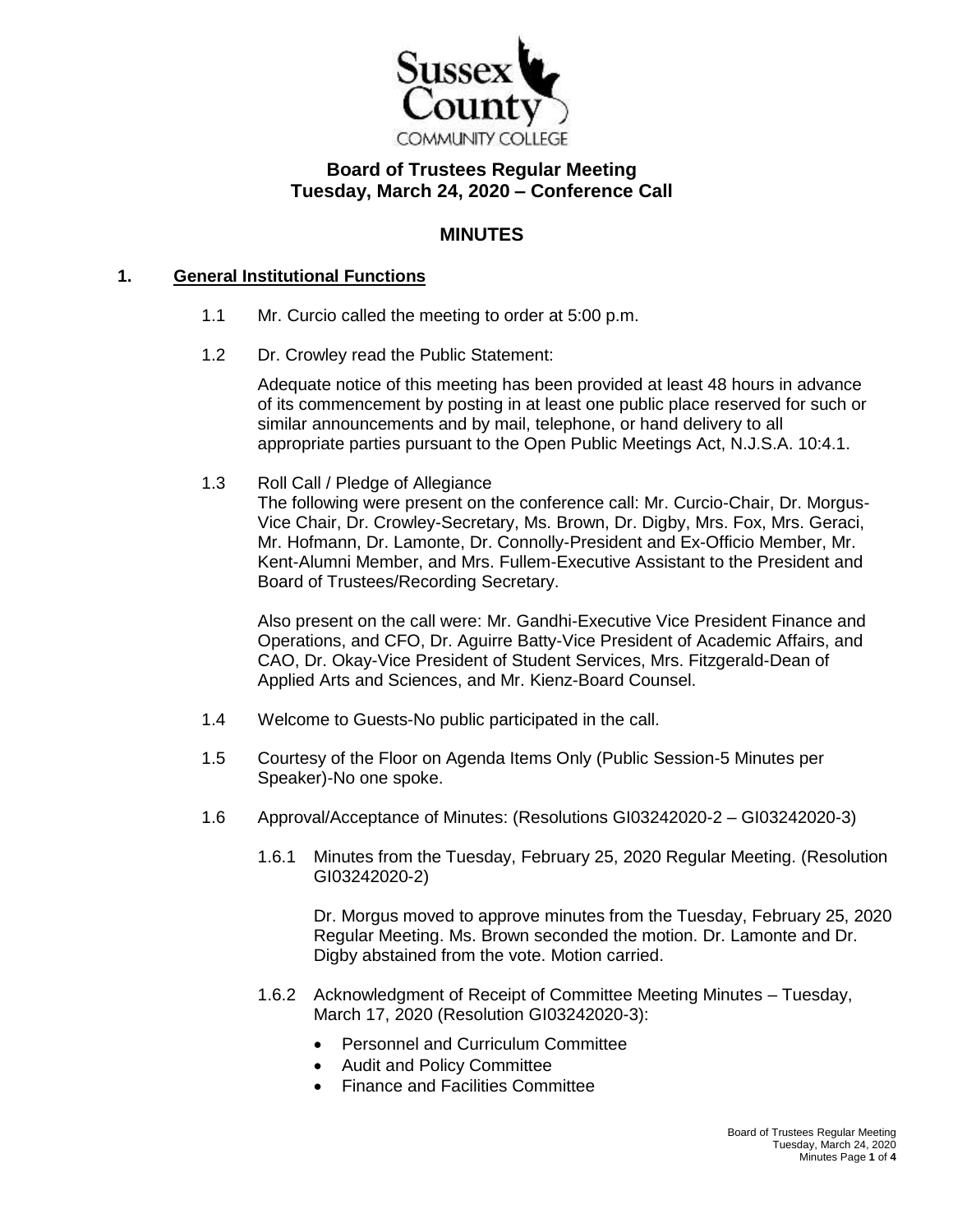Dr. Morgus moved to acknowledge receipt of committee meeting minutes for March 17, 2020. Mrs. Fox seconded the motion. Motion carried unanimously.

1.7 Chair's Appointment of New Trustee Dr. Thomas Digby to a Board Committee.

Mr. Curcio introduced Dr. Digby and appointed him to the Personnel and Curriculum Committee. Mrs. Geraci moved to accept the appointment. Mrs. Fox seconded the motion. Motion carried unanimously.

#### **2. Consent Agenda – ACTION/RC**

The President recommends items 2.1 - 2.5 for Board approval, as brought forth after discussion and review by Board Committees:

Dr. Morgus moved to approve all items on the Consent Agenda. Mrs. Brown seconded the motion.

Roll call vote: Ms. Brown, Dr. Crowley, Dr. Digby, Mrs. Fox, Mrs. Geraci, Mr. Hofmann, Dr. Lamonte, Dr. Morgus, and Mr. Curcio voted yes. Motion carried unanimously.

- 2.1 Approval of Monthly Personnel Actions. (Resolution P03242020-1)
- 2.2 Approval of Curriculum Items (Resolutions CI03242020-1)
	- 2.2.1 Approval of the Following Application

Application for Sussex County Community College as an Educational Enterprise in Pennsylvania with a One-Time Fee of \$10,000.

- 2.3 Approval of Policy Items (Resolutions AP03242020-1 AP03242020-2)
	- 2.3.1 Approve the Following Policies. These Policies Have Completed the Three-Year Review Process and Have Been Updated.

200.4 Exit Interview 200.7 Longevity Salary Adjustment (Non-Bargaining Unit Personnel)

- 2.4 Approval of Finance Items (Resolutions BFF03242020-1 BFF03242020-6)
	- 2.4.1 Quote from Dell for Computer Needs in the New Academic Center in the Amount of \$48,656,37. HEFT Funded. (Resolution BFF03242020-1)
		- 5 Desktop Workstations Standard Configuration  $$4,793.25$
		- 21 High End Dell Mobile Precision 7540 Laptops (20 for students and 1 for the instructor) 43,863.12
			- Total \$48,656.37
	- 2.4.2 Adobe Creative Cloud for Enterprise Licenses Quote from SHI in the Amount of \$18,977.40. OPEX Funded. (Resolution BFF03242020-2)
		- 54 Licenses Coverage from March 18, 2020 March 17, 2021 513,138.20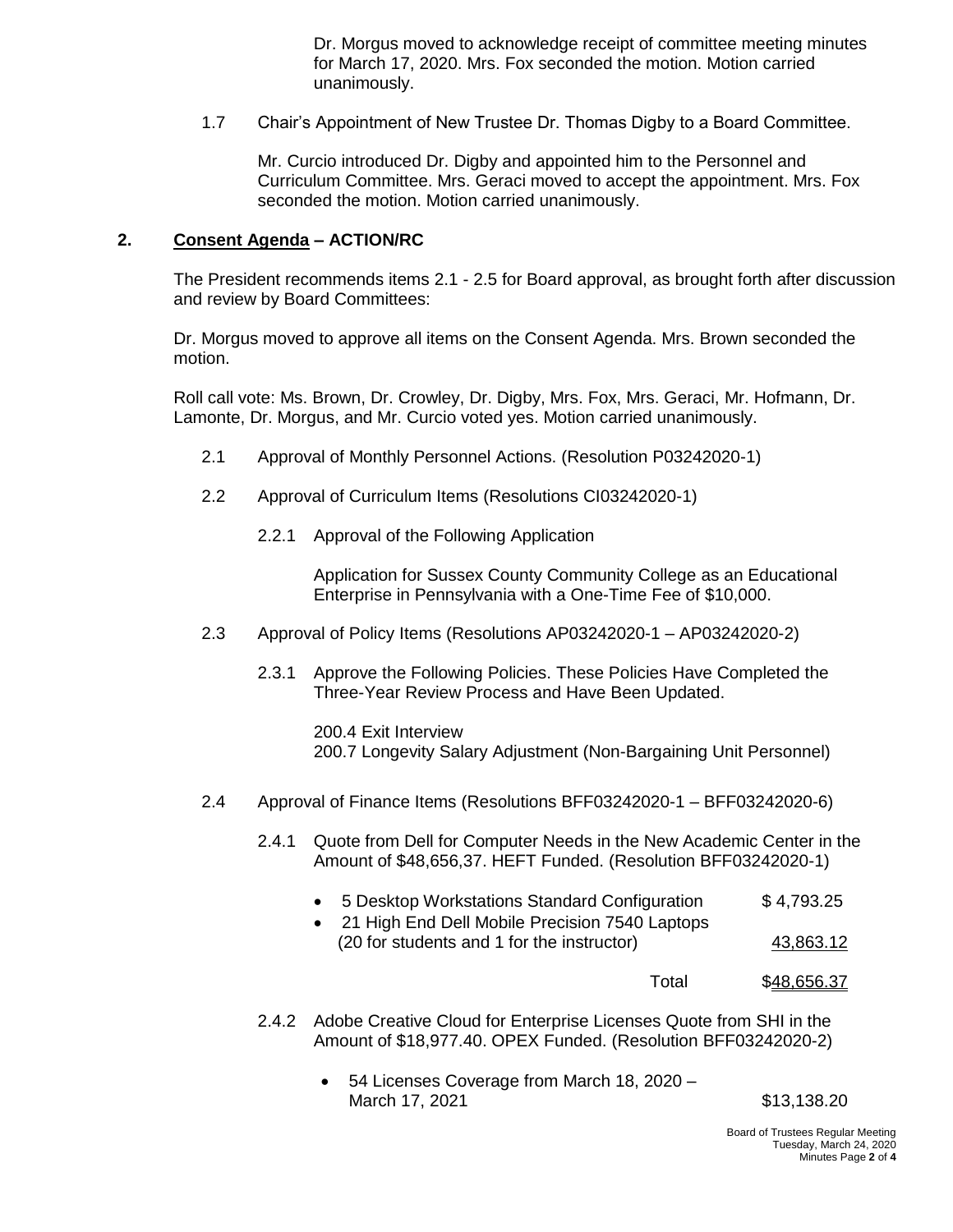| 24 12-Month Subscription Licenses | 5,839.20 |
|-----------------------------------|----------|
|                                   |          |

Total \$18,977.40

- 2.4.3 Quote from Newark for Keysight Technologies Electronics Equipment Used for Instructional Testing Including Oscilloscopes, Waveform Generators, Digital Multimeters, and Power Supplies to Be Used in Makerspace Classes in the Amount of \$26,610. Perkins Grant Funded. (Resolution BFF03242020-3)
- 2.4.4 LeBlond Ltd. Quote for a Heavy Duty High Speed Manual Lathe, Model RKL-1560, for Teaching Students to Create Objects by Performing Various Metal Work Operations in the Amount of \$26,048.60. Perkins Grant Funded. (Resolution BFF03242020-4)
- 2.4.5 Quote for the Renewal of Campus-Wide Microsoft Licensing Agreement in the Amount of \$26,008.38 from Dell Inc. OPEX Funded. (Resolution BFF03242020-5)
- 2.4.6 February 2020 Purchases Over \$10,000 Report. (BFF03242020-6)
- 2.5 Approval of Facility Items (Resolution BFF03242020-7)
	- 2.5.1 Generations Services Inc. Quote for Greenhouse Electric Repair, Replace, and Upgrade the Subpanel and Raceways which also Provides Power to Miscellaneous Streetlights, Pool House, and Area Lighting Surrounding the Greenhouse in the Amount of \$29,940. CAPEX Fund 10.

## **3. Finance**

3.1 Recommendation: Acknowledgment of Receipt and Review of Financial Statements – February 29, 2020 Eight Months YTD FYE June 30, 2020. (Resolution GI03242020-1)

Dr. Morgus moved to acknowledge receipt and review of financial statements as noted above. Mrs. Geraci seconded the motion.

Mr. Gandhi provided highlights of the financial statements. Enrollment was discussed including Spring-which is the same as last year at this point in time, and Summer 1 and 2, which are off to a slow start. It is believed that the slow start is due to unknowns with Covid-19.

Mr. Gandhi provided updates regarding status of construction on the Academic Center.

Roll call vote: Ms. Brown, Dr. Crowley, Dr. Digby, Mrs. Fox, Mrs. Geraci, Mr. Hofmann, Dr. Lamonte, Dr. Morgus, and Mr. Curcio voted yes. Motion carried unanimously.

# **4. Reports**

4.1 The February 2020 Incident Log was received, reviewed, and filed.